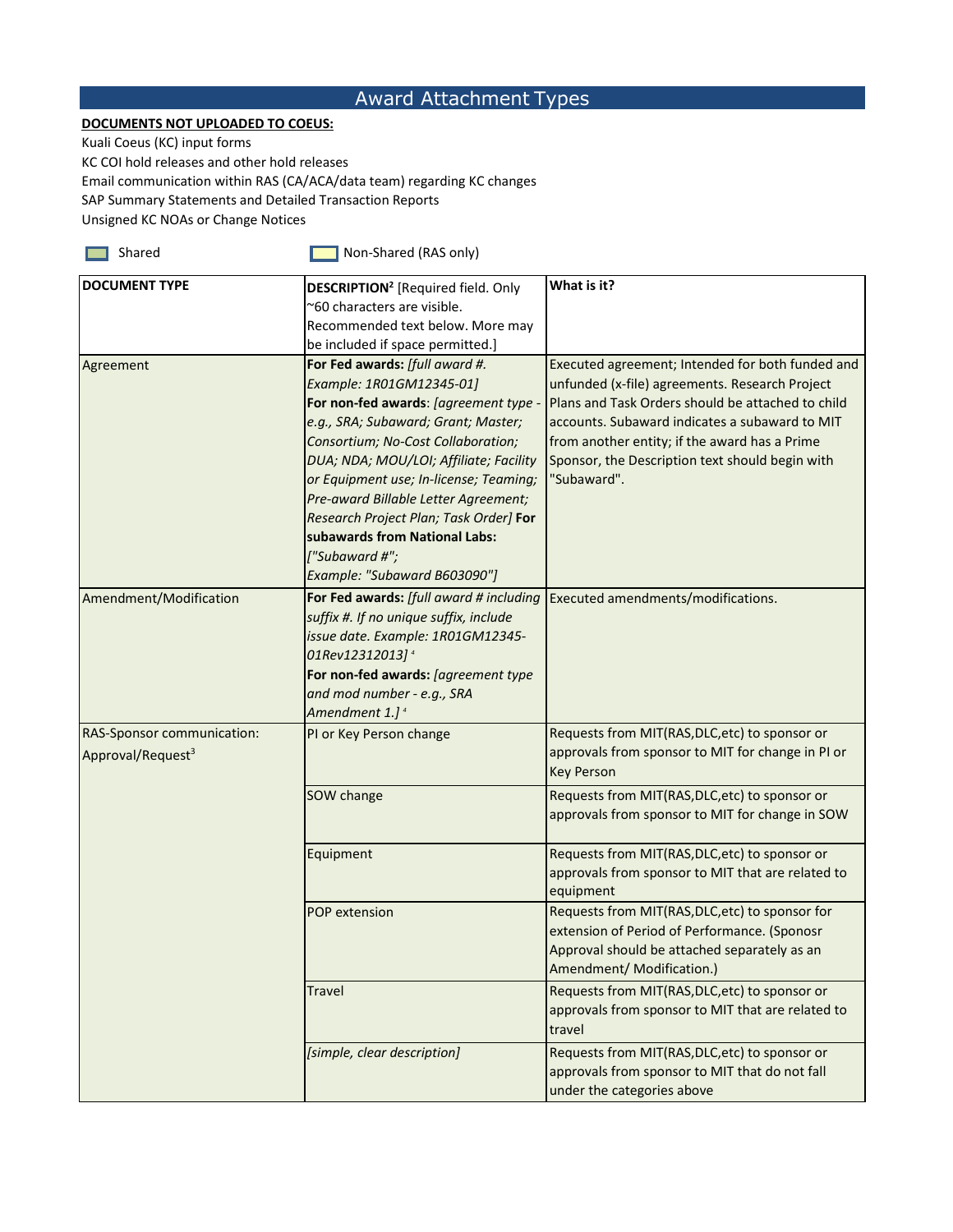| RAS-Sponsor communication: Other Check payment |                                    | Copies of checks sent to RAS for sponsored<br>projects.                                                                                                 |
|------------------------------------------------|------------------------------------|---------------------------------------------------------------------------------------------------------------------------------------------------------|
|                                                | Invoice change                     | Requests from sponsor to MIT to make changes<br>related to invoicing.                                                                                   |
|                                                | Stop Work Order                    |                                                                                                                                                         |
|                                                | <b>Contact Update</b>              | Communication from Sponsor requesting update to<br>award contacts, not included in a modification.                                                      |
|                                                | [simple, clear description]        | Communications between MIT(RAS, DLC, etc) and<br>Sponsor that do not fall under the categories above                                                    |
| Internal Approvals/Requests <sup>3</sup>       | <b>Child Account Distributions</b> | Communications between RAS and DLC related to<br>requests for allocation of funds to/from/between<br>child accounts                                     |
|                                                | <b>KC Changes - DLC requests</b>   | Requests by DLC related to changes to data in Kuali<br>Coeus, except not: child account distribution<br>requests.                                       |
|                                                | Signed KC NOA/Delta report         | Signed Kuali Coeus Notice of Award or Change<br>Notice; shared unless sensitive information included                                                    |
|                                                | Purchasing/Allowability            | Communication between DLC, VPF, RAS regarding<br>allowable costs                                                                                        |
|                                                | <b>Fab Equipment</b>               | Internal approvals/requests related to Fabricated<br>Equipment WBS. Should be attached to FabE child<br>WBS.                                            |
|                                                | <b>Pending WBS</b>                 | Internal approvals/requests related to setting up /<br>continuing an account using the Pending status.<br>Should include back up account authorization. |
|                                                | <b>Animal Subjects</b>             | Internal approvals/requests related to IACUC<br>protocols and approvals. (Note: Attachments will<br>not include the full, approved protocols.)          |
|                                                | <b>Human Subjects</b>              | Internal approvals/requests related to COUHES<br>protocols and approvals. (Note:Attachments will<br>not include the full, approved protocols.)          |
|                                                | [simple, clear description]        | Other post award approvals not covered by specific<br>approvals/requests document types.                                                                |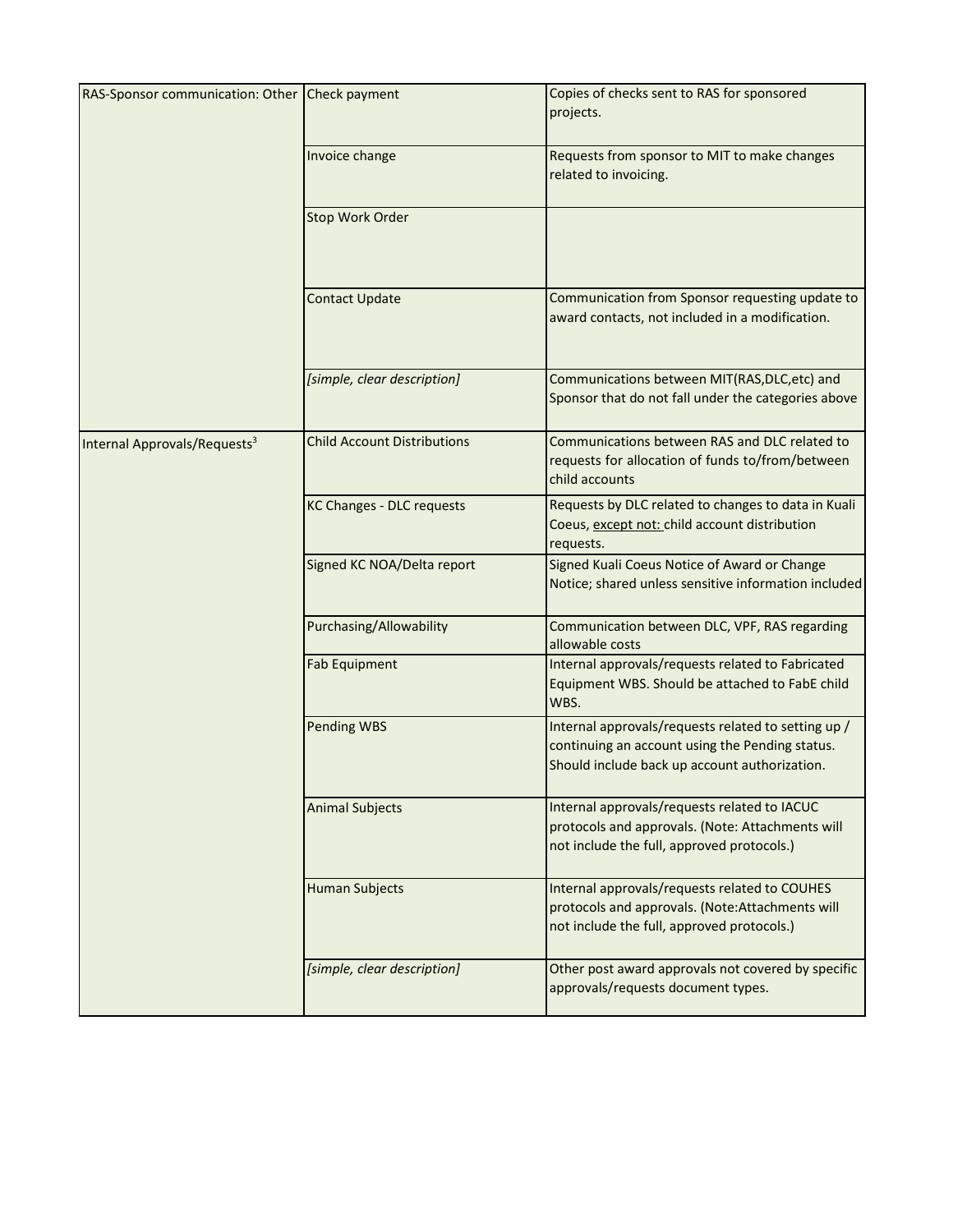| <b>NS Agreement</b>              | [agreement type - e.g., SRA,                     |                                                      |
|----------------------------------|--------------------------------------------------|------------------------------------------------------|
|                                  |                                                  | Executed agreement that contains sensitive           |
|                                  | Consortium; Master; No-Cost                      | information; Intended for both funded and            |
|                                  | Collaboration; DUA; NDA; MOU/LOI;                | unfunded (x-file) agreements; expected to be used    |
|                                  | Affiliate; Facility or Equipment use; In-        | sparingly, but useful for anonymous non-federal      |
|                                  |                                                  |                                                      |
|                                  | license; Teaming; Pre-award Billable             | sponsors.                                            |
|                                  | Letter Agreement]                                |                                                      |
|                                  |                                                  |                                                      |
|                                  |                                                  |                                                      |
|                                  |                                                  |                                                      |
| NS Amendment/Modification        | <i><b>[agreement type and mod type &amp;</b></i> | Executed amendments/modifications; Also see          |
|                                  | number - e.g., SRA Amendment 1]                  | comments above for NS Agreement.                     |
|                                  |                                                  |                                                      |
| <b>NS Other Documents</b>        | [simple, clear description]                      | Other award-related documents not covered by         |
|                                  |                                                  | specific document types. May include:                |
|                                  |                                                  | <b>Questionnaire for NDAs/DUAs</b>                   |
|                                  |                                                  |                                                      |
| NS Negotiation: Agreement: Draft | [date draft was received at RAS or sent          | Draft agreement provided by sponsor and not          |
|                                  | to sponsor - e.g. RAS sent 1/1/14]               | signed by MIT. Multiple drafts may be saved for      |
|                                  |                                                  | future reference on negotiations, notes and terms    |
|                                  |                                                  |                                                      |
|                                  |                                                  | sponsor was willing to change.                       |
|                                  |                                                  |                                                      |
| NS Negotiation:                  | [date draft was received at RAS or sent          | Draft amendments/modifications provided by           |
| Amendment/Modification: Draft    | to sponsor - e.g. RAS sent $1/1/14$ ]            | sponsor and not signed by MIT. Multiple drafts may   |
|                                  |                                                  | be saved for future reference on negotiations,       |
|                                  |                                                  | notes and terms sponsor was willing to change.       |
|                                  |                                                  |                                                      |
| NS Internal Approvals/Requests:  | <b>KC Changes - DLC requests</b>                 | Requests by DLC related to Funds distribution or     |
| Includes sensitive information   |                                                  | other changes to data in Kuali Coeus - that include  |
|                                  |                                                  | sensitive information.                               |
|                                  |                                                  |                                                      |
| NS Internal Approvals/Requests:  | <b>Cost Sharing Template</b>                     | Request to enter or update cost sharing plan via     |
| Includes sensitive information   |                                                  | template or otherwise; Approvals from DLCs,          |
|                                  |                                                  | Deans, etc. to provide cost sharing. Salary info is  |
|                                  |                                                  | contained in template, so it needs to be NS. DLC     |
|                                  |                                                  | users should contact the RAS CA for the award to     |
|                                  |                                                  |                                                      |
|                                  |                                                  | request electronic files as needed.                  |
|                                  | <b>DLC Change</b>                                | Internal approvals/requests related to change in     |
|                                  |                                                  | DLC associated with award/WBS - that include         |
|                                  |                                                  | sensitive information.                               |
|                                  |                                                  |                                                      |
|                                  | <b>Fab Equipment</b>                             | Internal approvals/requests related to Fabricated    |
|                                  |                                                  | Equipment WBS - that include sensitive information.  |
|                                  |                                                  | Should be attached to FabE child WBS.                |
|                                  |                                                  |                                                      |
|                                  | <b>Pending WBS</b>                               | Internal approvals/requests related to setting up /  |
|                                  |                                                  | continuing an account using the Pending status -     |
|                                  |                                                  | that include sensitive information. Should include   |
|                                  |                                                  | back up account authorization.                       |
|                                  | <b>File Memo</b>                                 | Justification for unusual award conditions should be |
|                                  |                                                  |                                                      |
|                                  |                                                  | documented for the file, but should not necessarily  |
|                                  |                                                  | be included in Kuali Coeus comments.                 |
|                                  | <b>Backfill Budget</b>                           | Documentation for backfill of Sponsor-Approved       |
|                                  |                                                  |                                                      |
|                                  |                                                  | Budget (SAB) for awards created prior to the SAB     |
|                                  |                                                  | Go-Live (May 4, 2015). Includes: budget or DLC       |
|                                  |                                                  | confirmation that no detailed budget was             |
|                                  |                                                  | submitted to sponsor.                                |
|                                  |                                                  |                                                      |
|                                  | [simple, clear description]                      | Other post award approvals/requests - that include   |
|                                  |                                                  | sensitive information.                               |